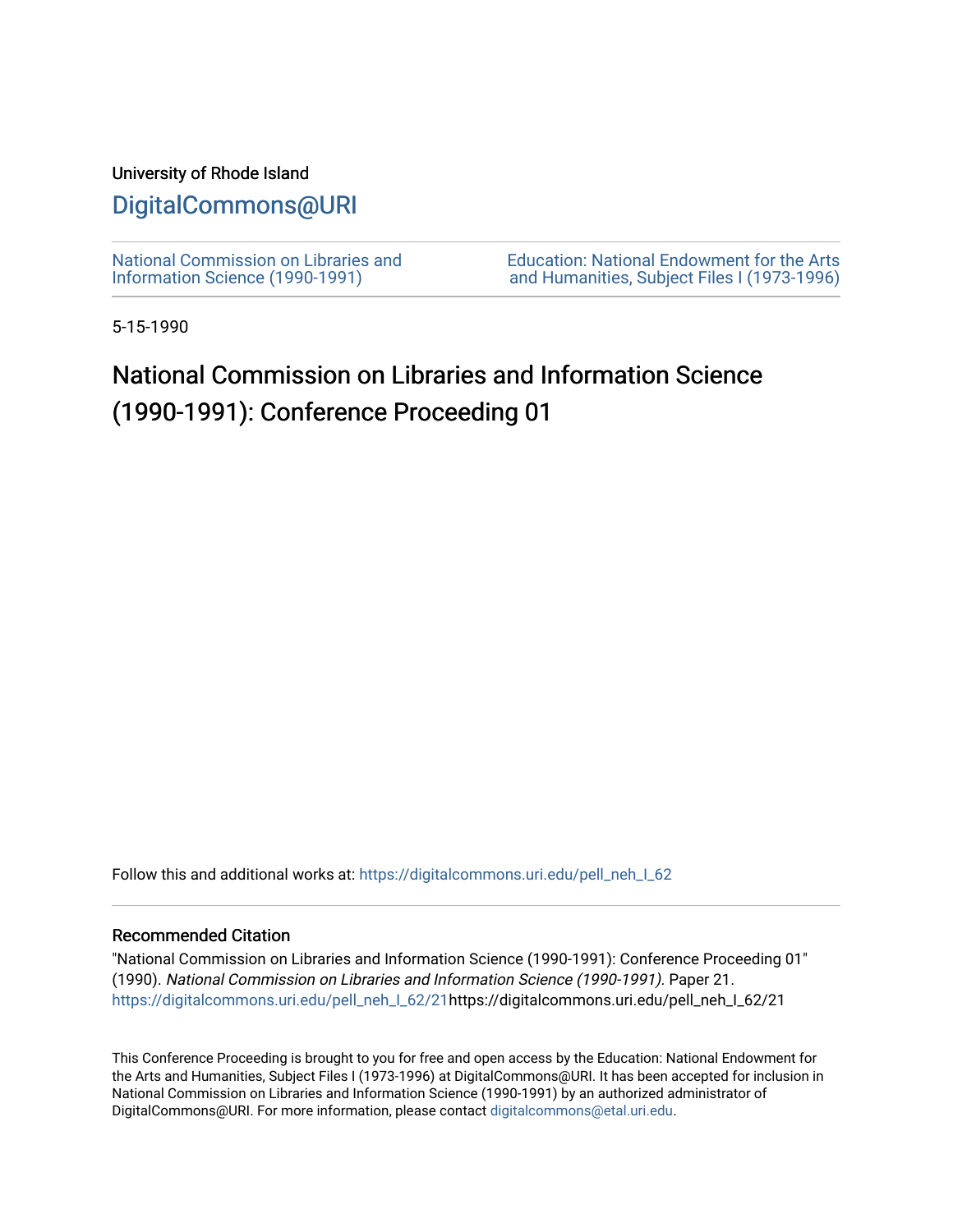21 July 1990

•

Ms. Chivers,

Per our earlier conversation, I am forwarding you a copy pf the Audit Report prepared by Price Waterhouse on the White House Conference on Library and Information Services.

You will find references to my conduct as the former WHCAC Chairman in the section of the report labeled White House Conference on Library and Information Services Report on Compliance with Laws and Regulations.

If you require further information, please let me hear from you.

Many thanks,

Han Carte

Daniel H. Carter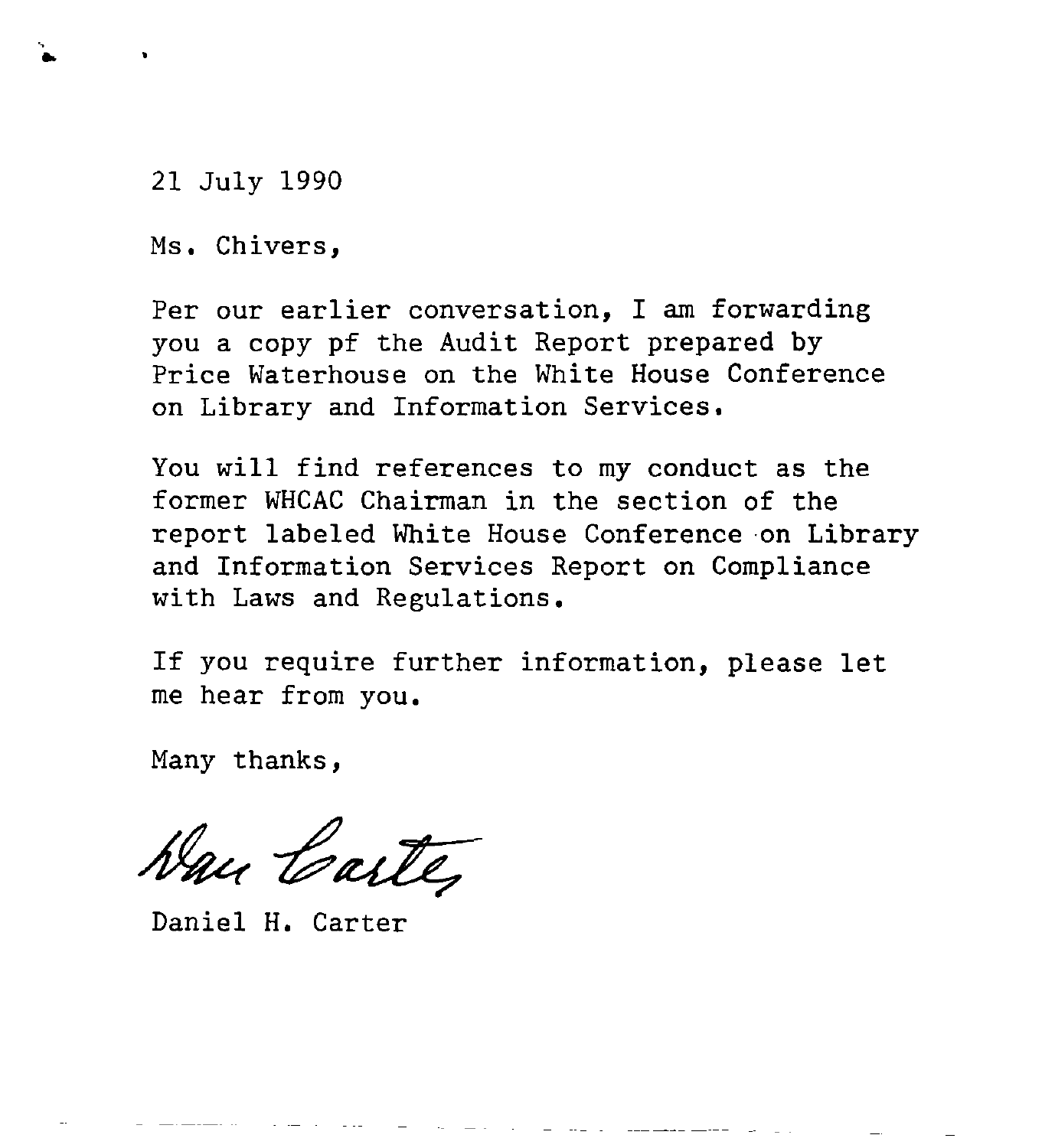#### WHITE CONEERENCE ON LIBRARY AND INFORMATION SERVICES

•

### FINANCIAL STATEMENTS

. MAY 15.1990

Sandy -<br>Oan Caster<br>Reeps calling<br>me. I am send-<br>mg. tris an to<br>you : Sand Suck<br>Sauil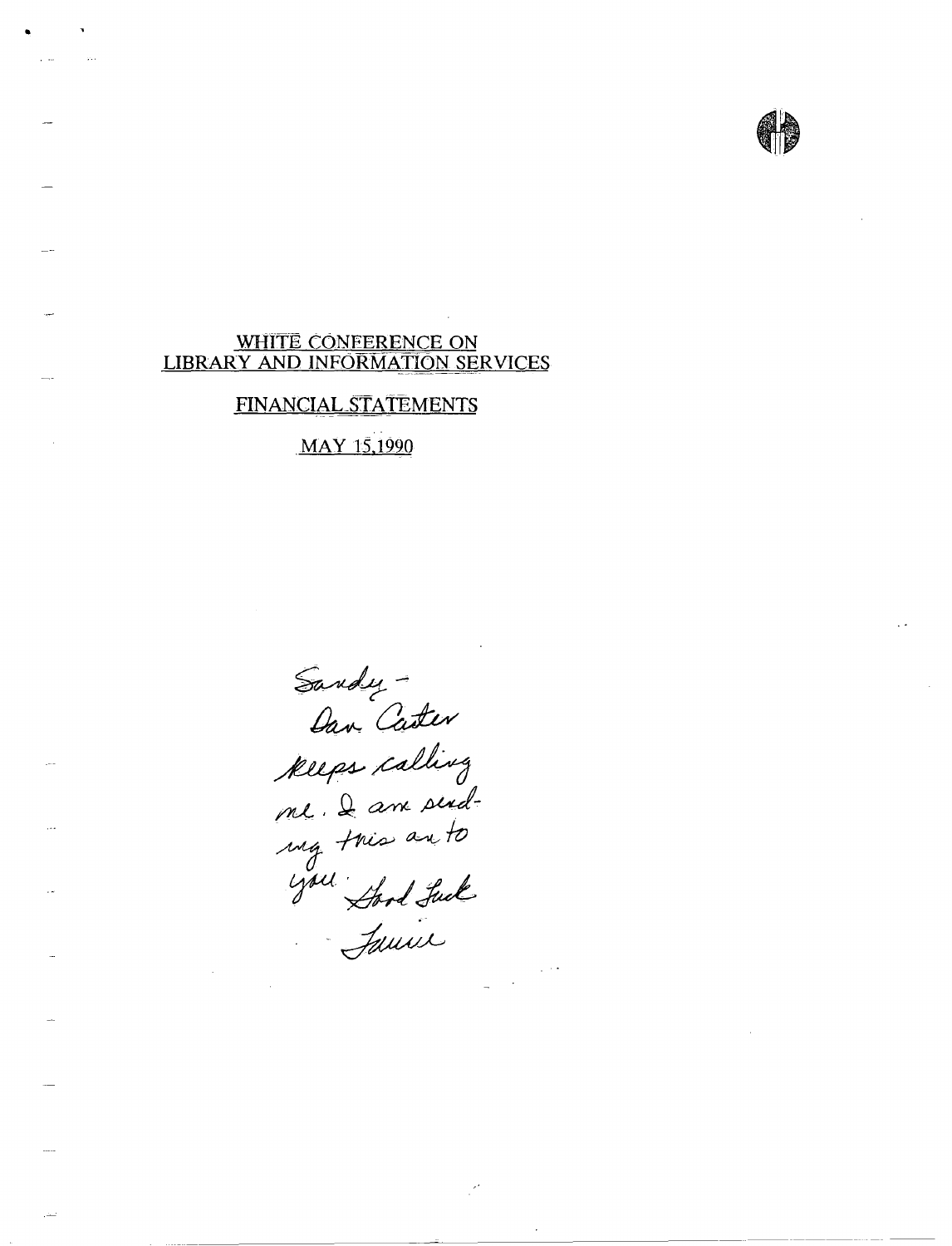WHITE CONFERENCE ON LIBRARY AND INFORMATION SERVICES



### TABLE OF CONTENT\$

### **Section**

چ

- A Report of Independent Accountant
- B Report on Compliance with Laws and Regulations
- C Report on Internal Control Structure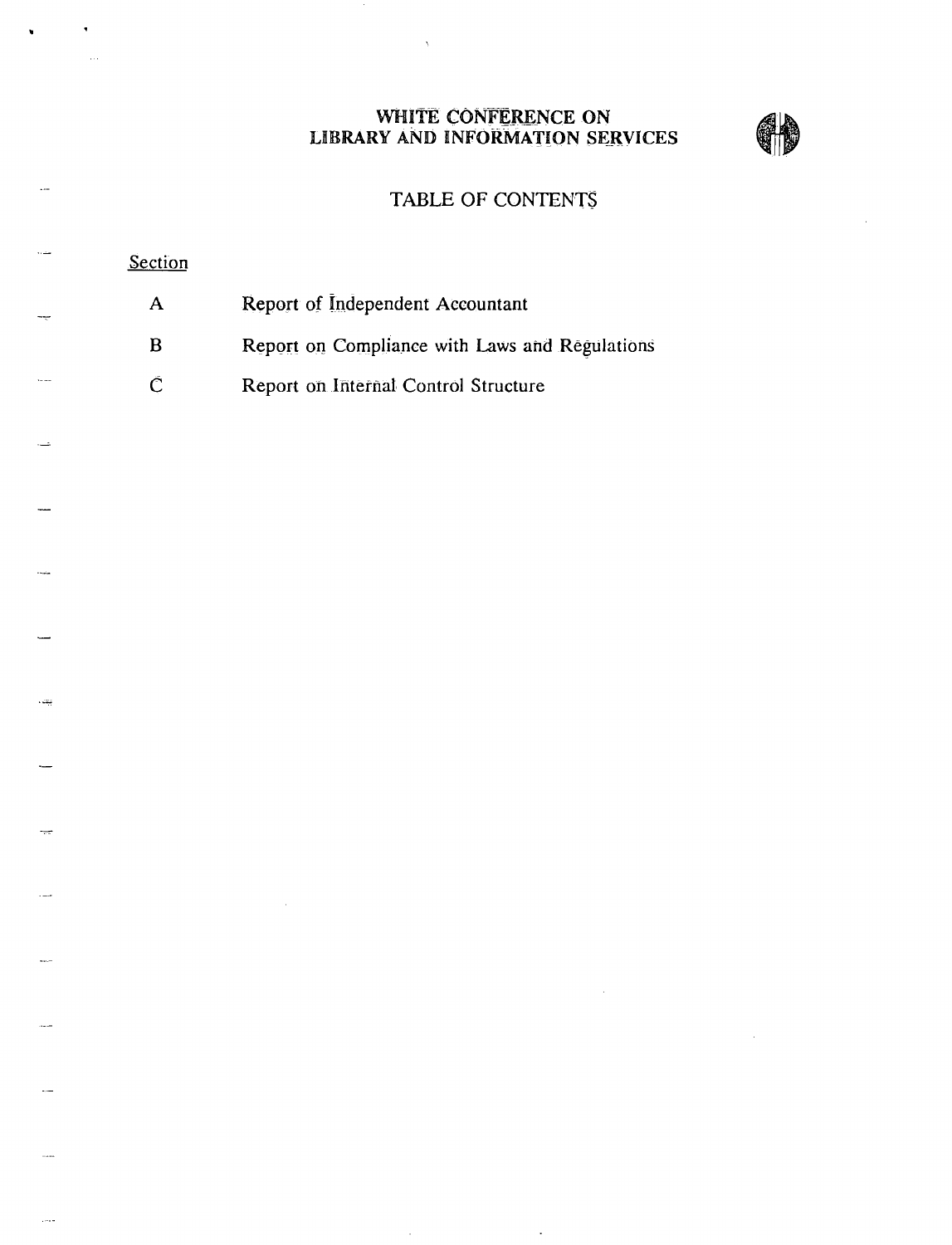Ollicc ol Government Services 1801 K Street. N.W. Washington. DC 20006

# **Price Waterhouse**



June 22, 1990

Charles E. Reid, Chairman U.S. National Commission on Libraries and Information Science. 1111 18th Street, N.W. Washington, D.C. 20036

#### Report of Independent Accountant

We have audited the accompanying modified cash basis statements of financing sources and of expenditures of the White House Conference on Library and Information Services for the fiscal year ended September 30, 1989, and for periods October 1, 1989 through April 1, 1990 and April 2, 1990 through May 15, 1990. These financial statements are the responsibility of the White House Conference's management. Our responsibility is to express an opinion on these financial statements based on our audits.

We conducted our audits in accordance with generally accepted auditing standards and the financial audit standards in *Government Auditing Standards* issued by the Comptroller General. Those standards require that we plan and perform the audits to obtain reasonable assurance about whether the financial statements are free of material misstatement. An audit includes examining, on a test basis, evidence supporting the amounts and disclosures in the financial statements. An audit also includes assessing the accounting principles and significant estimates made by management, as well as evaluating the overall financial statement presentation. We believe that our audits provide a reasonable basis for our opinion.

The financial statements were prepared on the basis of cash receipts and disbursements modified as described in Note 2, which is a comprehensive basis of accounting other than generally accepted accounting principles.

In our opinion, the financial statements referred to above present fairly, in all material respects, the financing sources and expenditures of the White House Conference on Library and Information Services for the fiscal year ended September 30, 1989, and for the periods October 1, 1989 to April 1, 1990, and April 2, 1990 to May 15, 1990, on the modified cash basis described in Note  $2$ .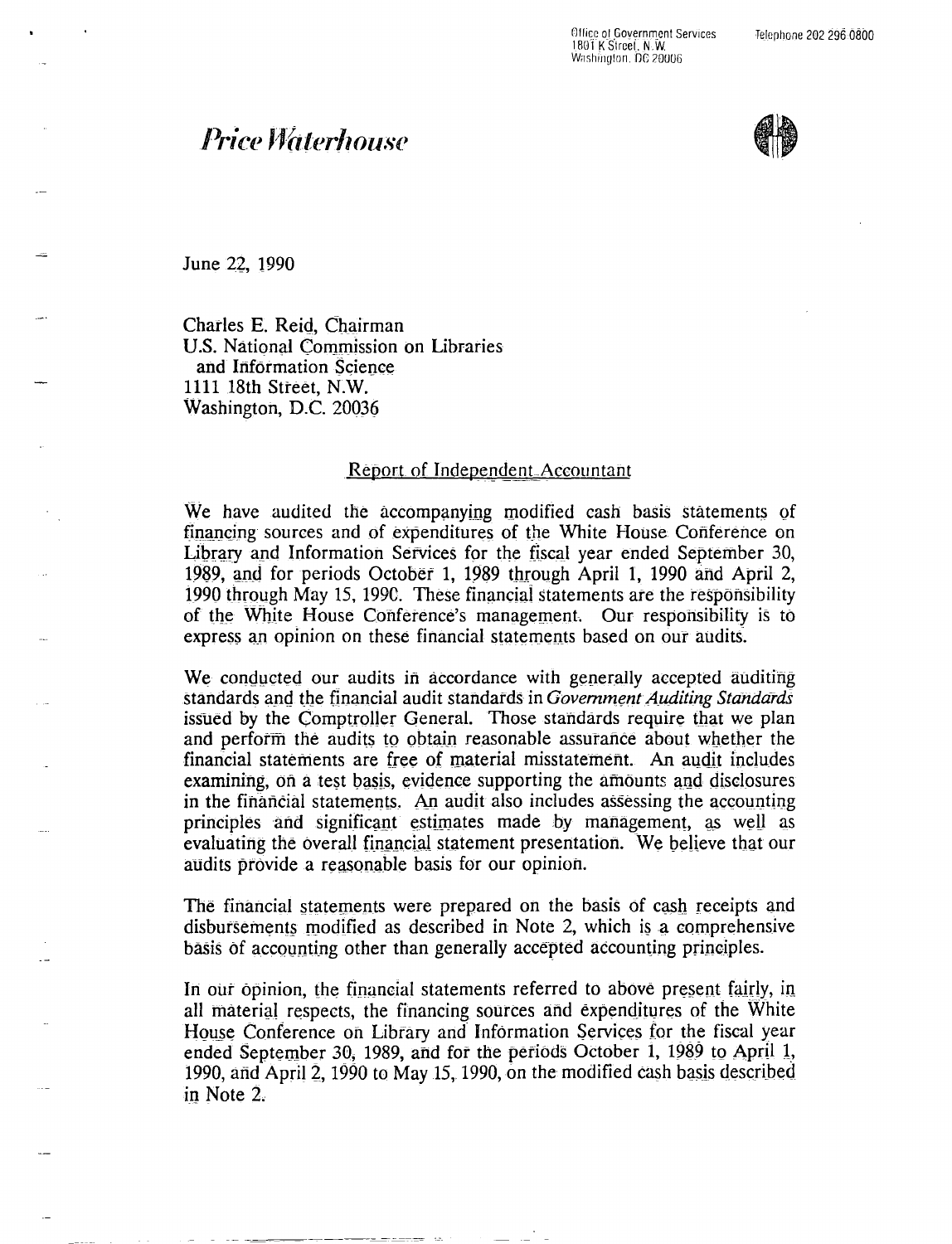June 22, 1990 U.S. National Commission on Libraries and Information Science<br>Page 2 June 22, 1990<br>U.S. National Commission on Libraries<br>and Information Science<br>Page 2



Our audits were made for the purpose of forming an opinion on the basic financial statements taken as a whole. The schedules of expenditures for the fiscal year ended September 30, 1989; and for periods October 1, 1989 through April 1, 1990 and April 2, 1990 through May 15, 1990 are presented for purposes of additional analysis and are not required parts of the basic financial statements. Such information has been subjected to the auditing procedures applied in the audits of the basic financial statements and, in our opinion, a\_re fairly stated In all material respects in relation to tbe financial statements taken as a whole.

(Trice Watertrouse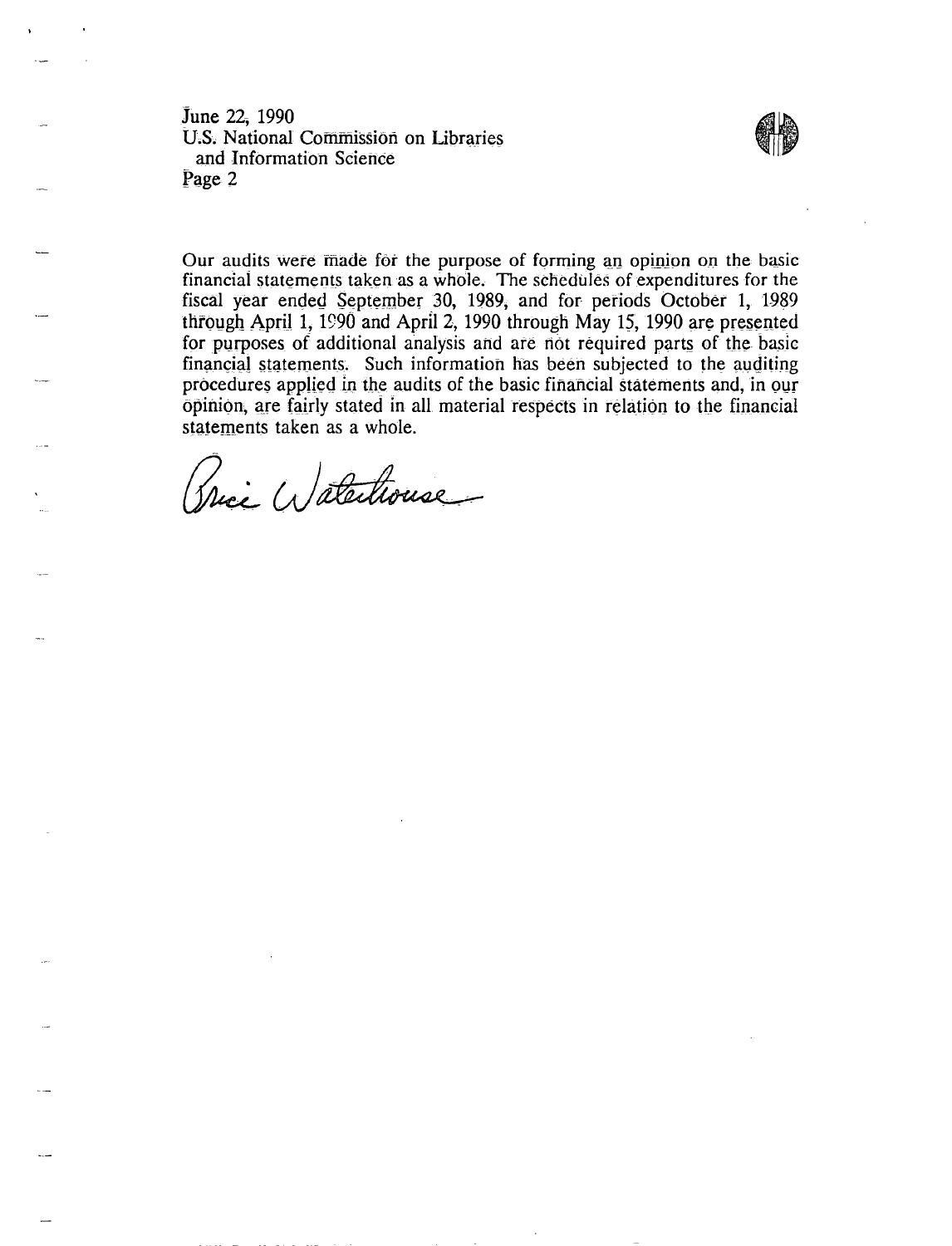### WHITE HOUSE CONFERENCE ON LIBRARY AND INFORMATION SERVICES

Statements of Financing Sources and of Expenditures For the Fiscal Year Ended September 30, 1989 and the Periods October 1, 1989 through April 1, 1990 and April 2, 1990 through May 15, 1990

|                                      | (Memorandum 45 Days |               | 7 Months      | <b>Fiscal Year</b> |
|--------------------------------------|---------------------|---------------|---------------|--------------------|
|                                      | Only)               | <b>Ending</b> | <b>Ending</b> | Ending             |
|                                      | TÒTAL               | 5/15/90       | 4/1/90        | 9/30/89            |
| <b>FINANCING SOURCES:</b>            |                     |               |               |                    |
| Appropriations                       | \$2,443,400         |               | \$693,400     | \$1,750,000        |
| Less: Expired Appropriations         | (3,666)             |               |               | (3,666)            |
| <b>Total Financing Sources</b>       | \$2,439,734         |               | \$693,400     | \$1,746,334        |
| <b>EXPENDITURES:</b>                 |                     |               |               |                    |
| Personnel Compénsation:              |                     |               |               |                    |
| Full Time Permanent                  | \$11,408            | \$11,408      |               |                    |
| Other than Full Time                 | 35,678              | 24,933        | \$6,945       | \$3,800            |
| Benefits                             | 5,650               | 3,316         | 2,049         | 285                |
| <b>Total Personnel Compensation</b>  | 52,736              | 39,657        | 8,994         | 4,085              |
| <b>Travel and Transportation</b>     | 27,993              | 208           | 2,775         | 25,010             |
| Rent                                 | 7,980               |               |               | 7,980              |
| Communications, Utilities, and Misc. | 49,633              | 4,500         | 39,774        | 5,359              |
| Printing and Reproduction            | 21,630              | 957           | 19,288        | 1,385              |
| Other Services                       | 367,794             | 9,798         | 263,083       | 94,913             |
| Supplies and Materials               | 36,750              |               | 27,318        | 9,432              |
| Equipments                           | 63,938              |               | 40,768        | 23,170             |
| <b>State Grants</b>                  | 1,590,000           | 15,000        |               | 1,575,000          |
| <b>Total Expenditures</b>            | \$2,218,454         | \$70,120      | \$402,000     | \$1,746,334        |

The accompanying notes are an integral part of these statements.

 $\bar{\mathbf{L}}_{\text{max}}$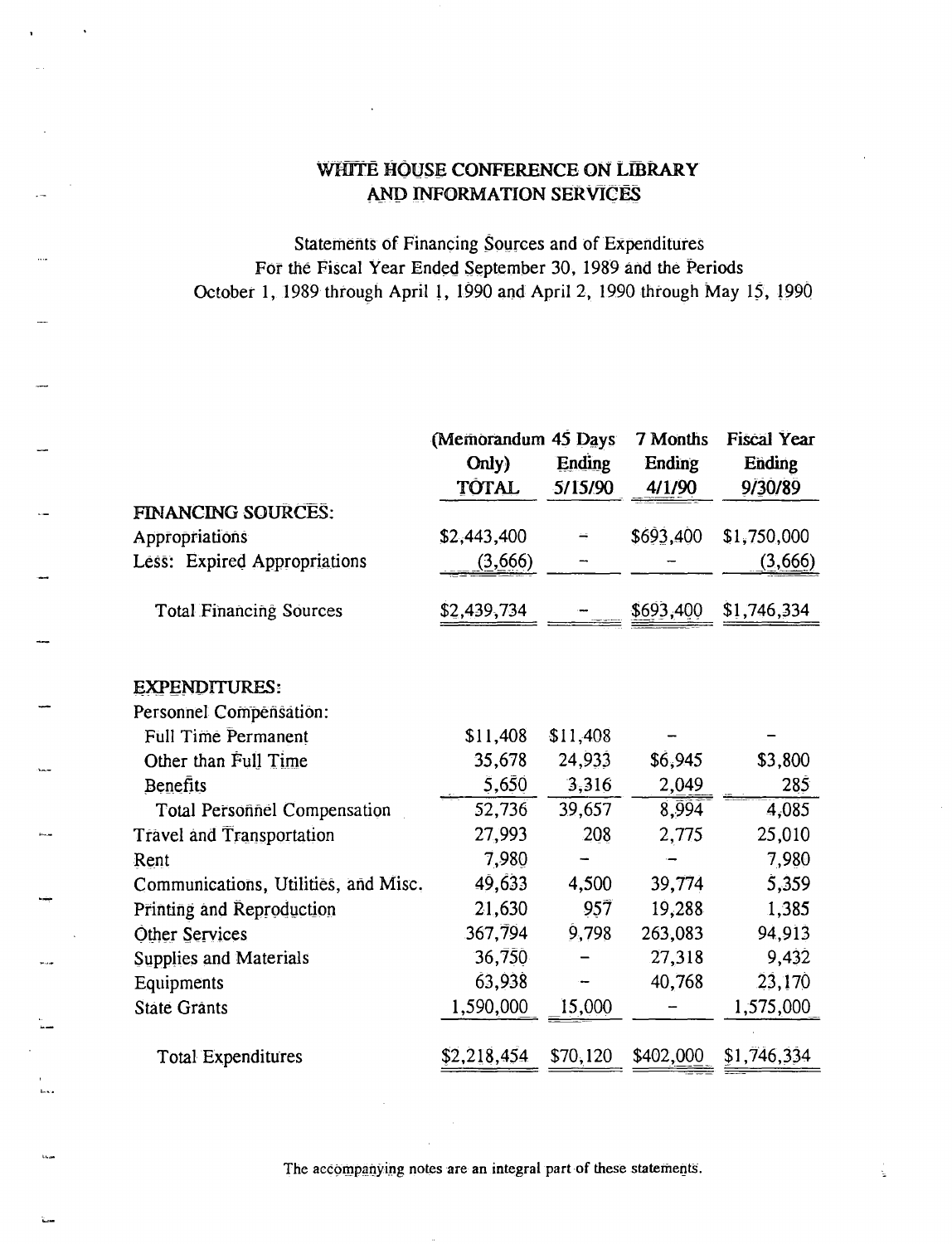#### NOTES TO FINANCIAL STATEMENT

#### 1. Reporting Entity

The reporting entity is the White House Conference on Library and Information Services (WHCLIS). In 1988, Public Law 100-382 authorized the President of the United States to call and conduct a White House Conference on Library and Information Services. WHCLlS's primary responsibility is to develop recommendations for the further improvement of the library and information services of the nation.

The conference shall be planned and conducted under the direction of the National Commission Libraries and Information Science. The conference shall be held no earlier than September 1, 1989, and no later than September 30, 1991.

An independent audit report was requested for the periods of inception through April 1, 1990 and from April 2, 1990 through May 15, 1990 in connection with the appointment of a new executive director for WHCLIS.

#### 2. Basis of Accounting

WHCLIS maintains its records on a modified cash basis of accounting. Consequently, revenue is generally recognized when funds are allotted, and expenditures are generally recognized when funds are obligated rather than when cash is paid.

An obligation is generally an order placed, contract awarded, service received, and similar transactions between one or more parties for a purpose authorized by law, which will ultimately result in an appropriation being expended in the same or in a future period.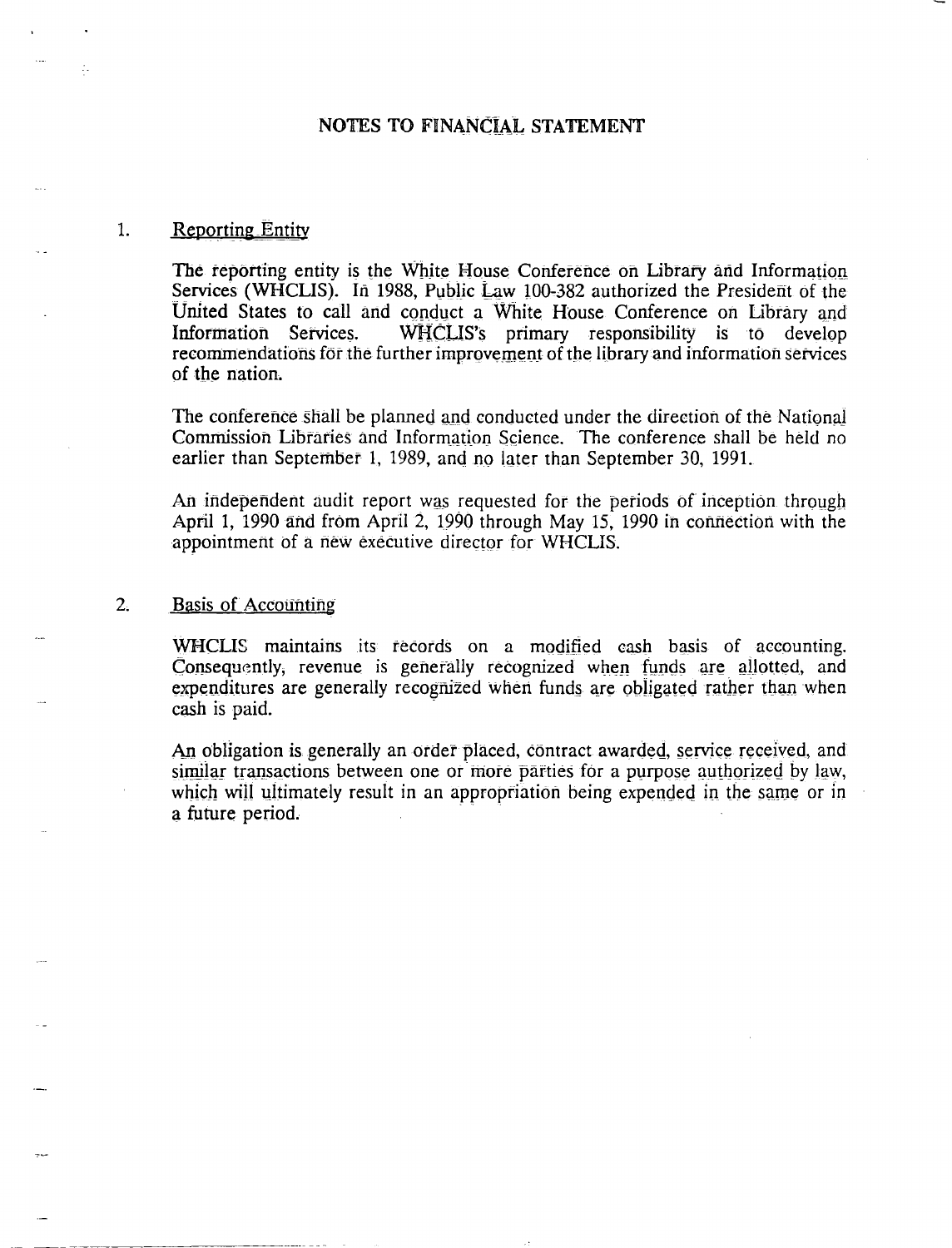### ADDITIONAL INFORMATION

 $\sim 0.5$ 

 $\sim 10$ 

 $\ddot{\phantom{a}}$ 

.<br>Tan

 $\cdot$ 

 $\ddot{\phantom{a}}$ 

 $\bar{\beta}$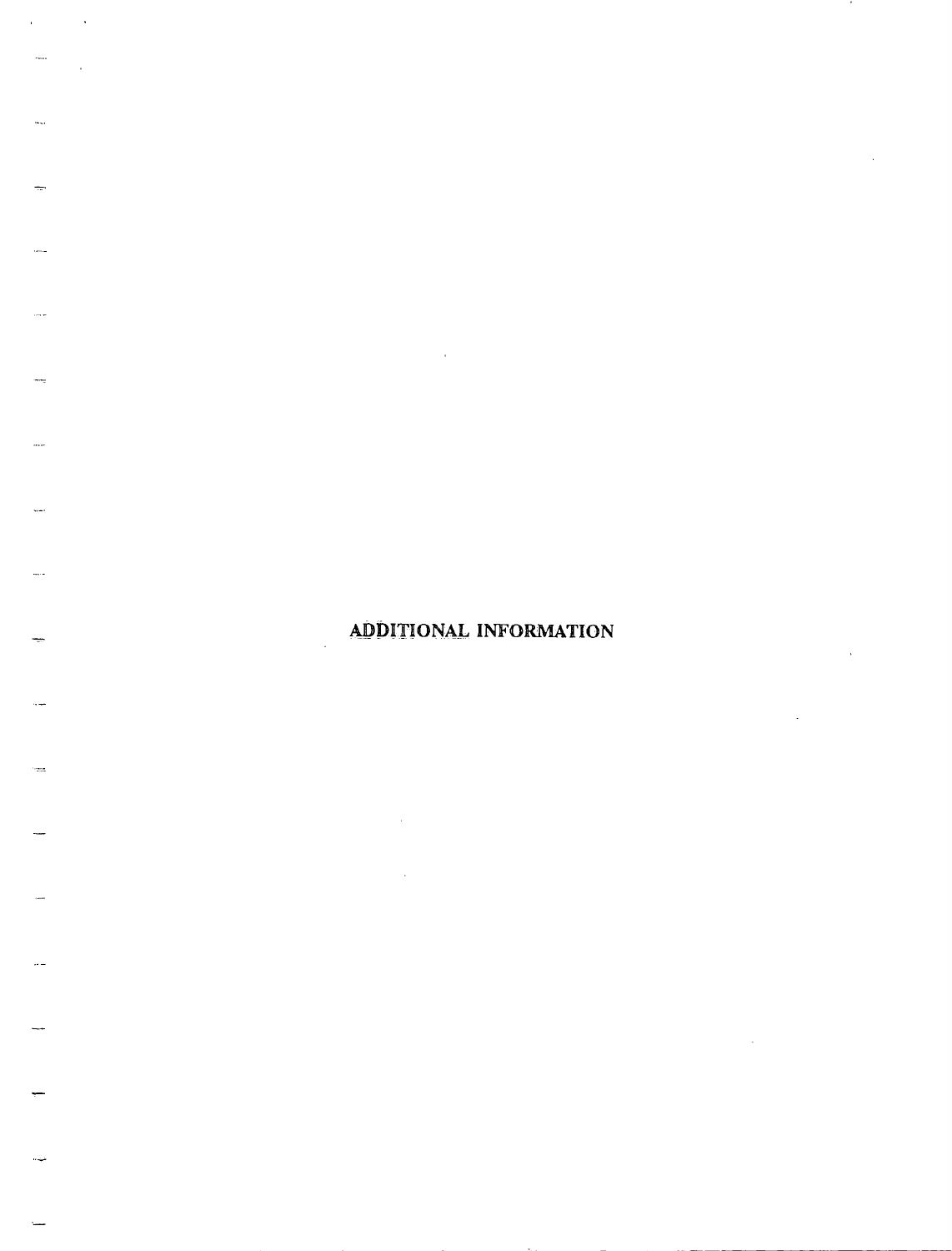## WHITE HOUSE CONFERENCE ON LIBRARIES AND **INFORMATION SERVICES**

 $\ddot{\phantom{a}}$ 

 $\lambda$ 

Schedule of Expenditures For the Period October 1, 1989 through April 1, 1990

|                                      | <b>Budget</b> | Actual  |
|--------------------------------------|---------------|---------|
| <b>EXPENDITURES:</b>                 |               |         |
| Personnel Compensation:              |               |         |
| <b>Full Time Permanent</b>           | \$56,000      |         |
| Other than Full Time                 | 35,000        | \$6,945 |
| <b>Benefits</b>                      | 14,400        | 2,049   |
| <b>Total Personnel Compensation</b>  | 105,400       | 8,994   |
| <b>Travel and Transportation</b>     | 64,100        | 2,775   |
| Rent                                 | 49,200        | چ       |
| Communications, Utilities, and Misc. | 69,600        | 39,774  |
| Printing and Reproduction            | 20,600        | 19,288  |
| Other Services                       | 288,100       | 263,083 |
| <b>Supplies and Materials</b>        | 25,700        | 27,318  |
| Equipments                           | 46,700        | 40,768  |
| <b>State Grants</b>                  | 24,000        |         |
| <b>Total Expenditures</b>            | \$693,400     | M2-00   |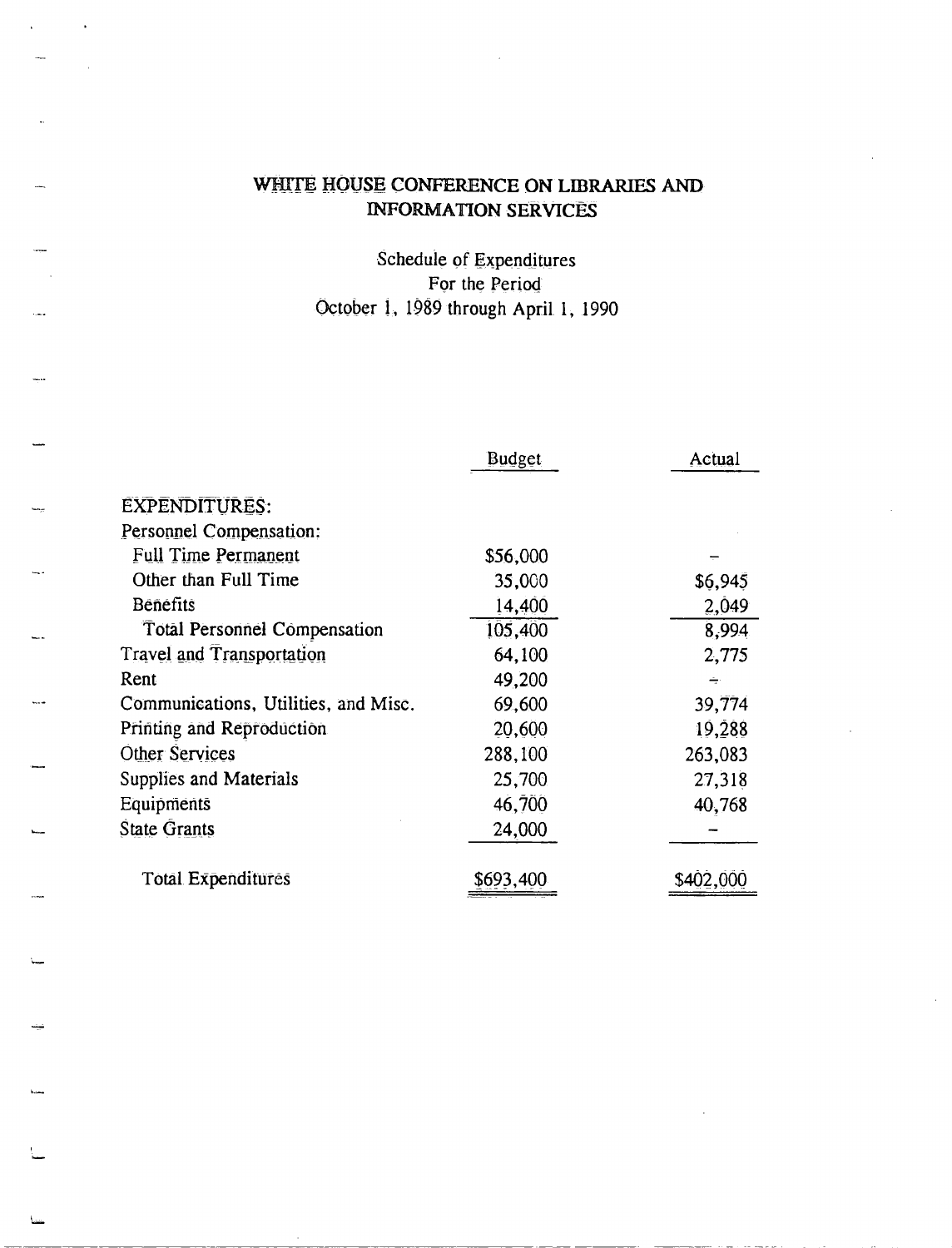### WHITE HOUSE CONFERENCE ON LIBRARIES AND **INFORMATION SERVICES**

 $\ddot{\phantom{a}}$ 

ų.

Schedule of Expenditures For the Fiscal Year Ended September 30, 1989

|                                      | <b>Budget</b> | Actual      |
|--------------------------------------|---------------|-------------|
| <b>EXPENDITURES:</b>                 |               |             |
| Personnel Compensation:              |               |             |
| <b>Full Time Permanent</b>           |               |             |
| Other than Full Time                 | \$144,000     | \$3,800     |
| <b>Benefits</b>                      | 22,000        | 285         |
| <b>Total Personnel Compensation</b>  | 166,000       | 4,085       |
| <b>Travel and Transportation</b>     | 51,000        | 25,010      |
| Rent                                 | 18,000        | 7,980       |
| Communications, Utilities, and Misc. | 5,000         | 5,359       |
| Printing and Reproduction            | 2,000         | 1,385       |
| <b>Other Services</b>                | 27,000        | 94,913      |
| Supplies and Materials               | 5,000         | 9,432       |
| Equipments                           | 1,000         | 23,170      |
| <b>State Grants</b>                  | 1,475,000     | 1,575,000   |
|                                      |               |             |
| <b>Total Expenditures</b>            | \$1,750,000   | \$1,746,334 |
|                                      |               |             |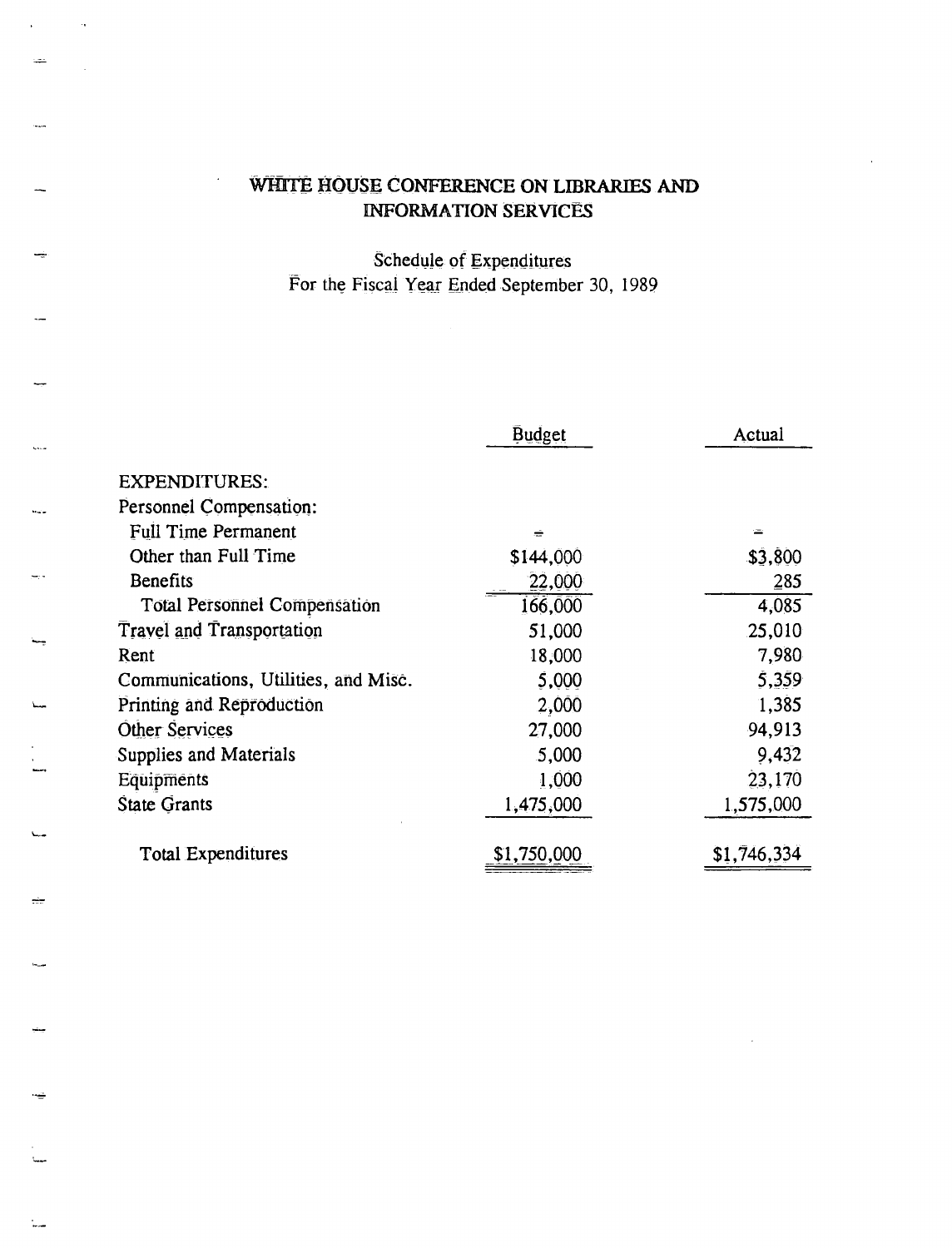Office of Government Services 1801 K:Street, N,W Washington, DC 20006

# **Price Waterhouse**



June 22, 1990

Charles E. Reid. Chairman U.S. National Commission on Libraries and Information Science 1111 18th Street, N.W. Washington, D.C. 20036

#### Report on Compliance with Laws and Regulations

We have audited the statements of financing sources and of expenditures of the White House Conference on Library and Information Services for the fiscal year ended September 30, 1989 and for the periods October 1, 1989 through April 1, 1990, and April 2,  $1990$  through May 15, 1990, and have issued our opinion thereon dated June 22, 1990.

We conducted our audits in accordance with generally accepted auditing standards and Government Auditing Standards issued by the Comptroller General. Those standards require that we plan and perform the audits to obtain reasonable assurance about whether the statements are free of material misstatement.

Compliance with laws, regulations, contracts, and grants applicable to the White House Conference on Library and Information Services is the responsibility of the White House Conference's management. As part of obtaining reasonable assurance about whether the financial statements are free of material misstatement, we performed tests of the White House Conference's compliance with certain provisions of laws, regulations, and contracts. However, our objective was not to provide an opinion on overall compliance with such provisions.

The results of our tests indicate that, with respect to the items tested, the White House Conference on Library and Information Services complied, in all material respects, with the provisions referred to in the preceding paragraph. With respect to items not tested, nothing came to our attention that caused us to believe that the White House Conference on Library and Information Services had not complied, in all material respects, with those provisions. We noted certain immaterial instances of noncompliance that we have included in the report herein.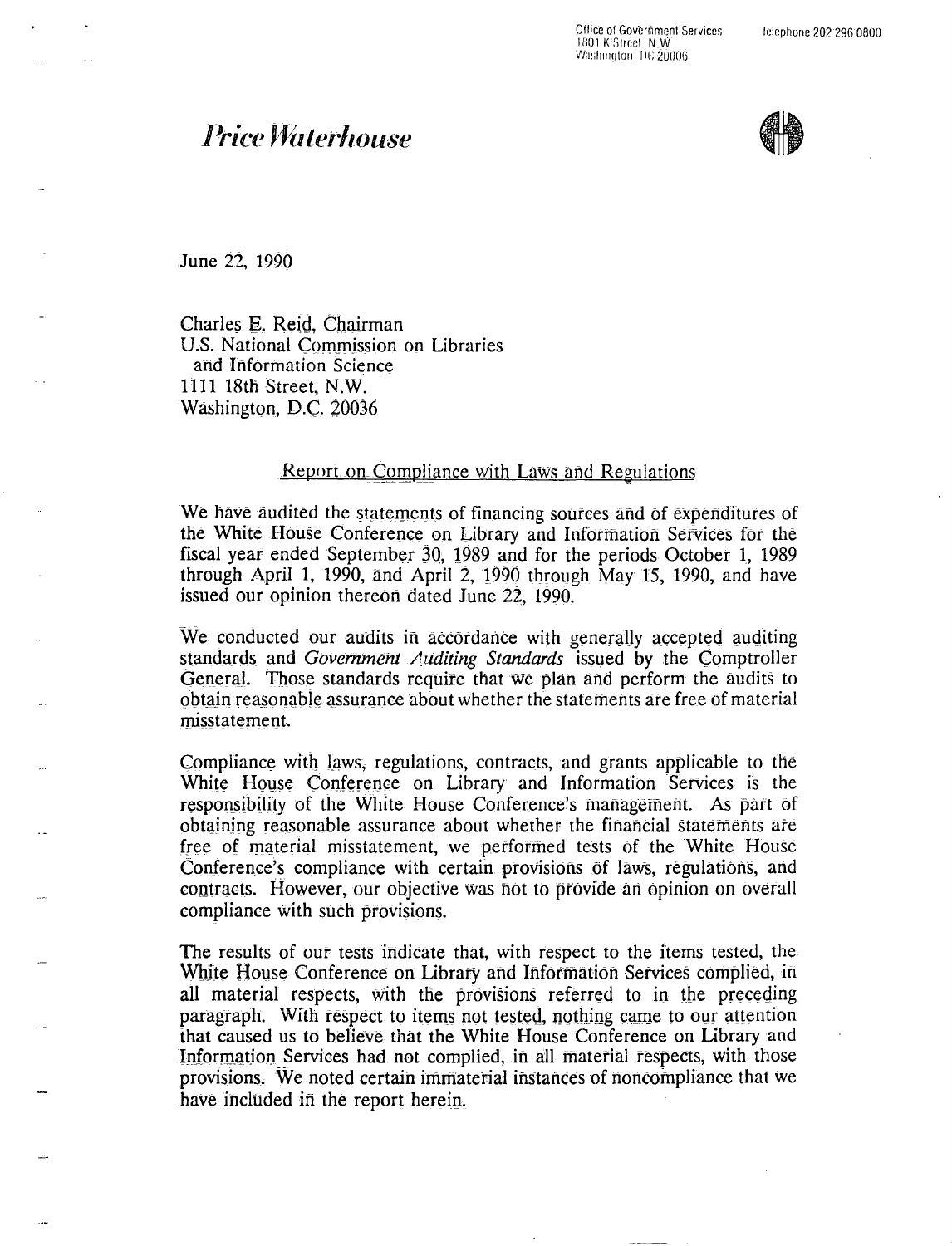June 22, 1990

....

 $\omega_{\rm{max}}$ 



Charles E. Reid, Chairman. U.S. National Commission on Libraries and Information Science Page 2

This report is intended for the information of the Conference and management. This restriction is not intended to limit the distribution of this report, which is a matter of public record.

Price Watertrouve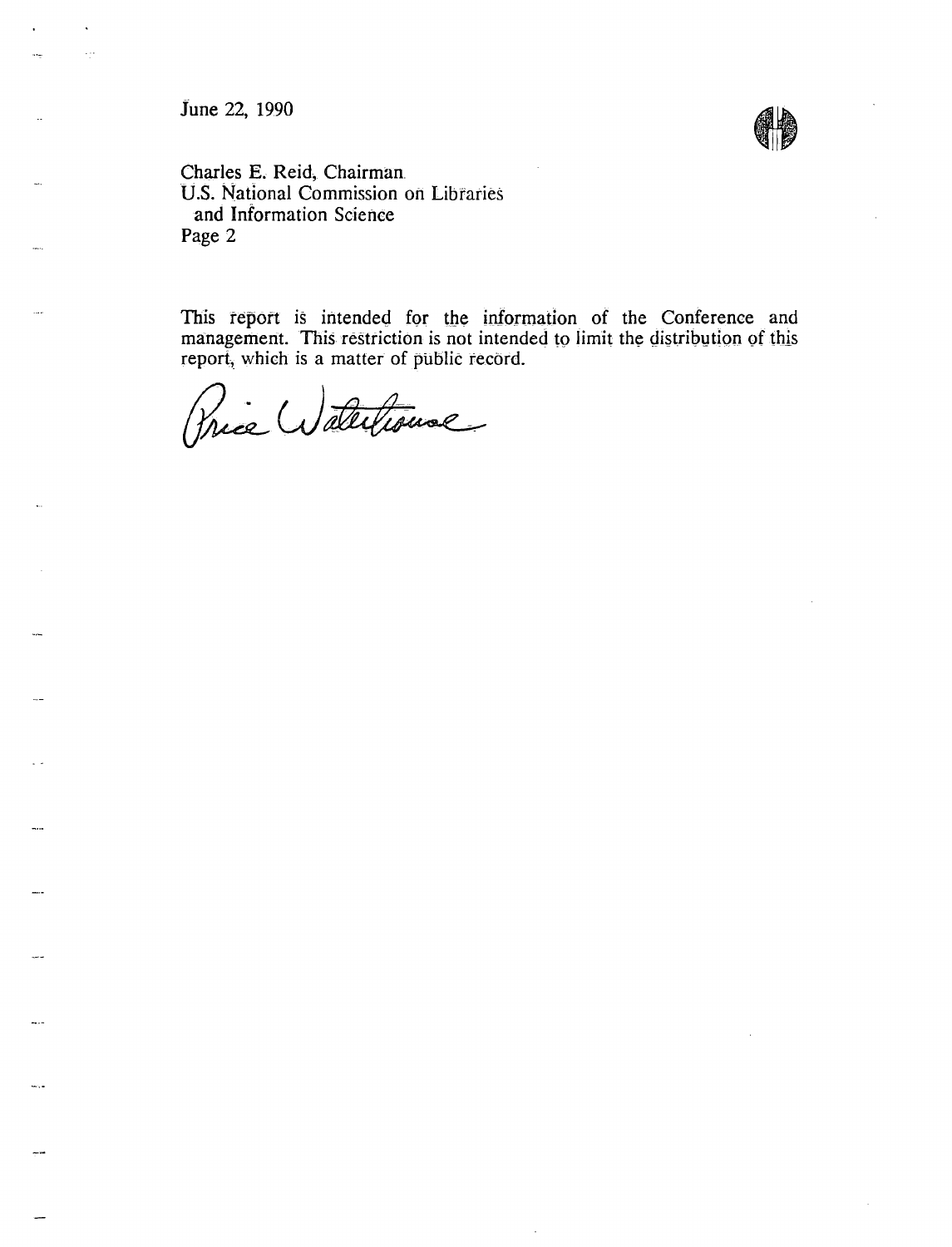#### WHITE HOUSE CONFERENCE ON LIBRARY AND INFORMATION SERVICES REPORT ON COMPLIANCE WITH LAWS AND REGULATIONS

#### Federal Acquisition Regulations Concerning Competitive Bidding Should Be  $\mathbf{1}$ . Complied With for All Procurement Actions.

The White House Conference on Library and Information Services (WHCLIS) procures goods and services primarily through purchase orders of less than \$25,000. Federal agencies are required to obtain at least three quotations from vendors to ensure that the federal government procures goods and services in a cost effective manner even on procurement actions below the \$25,000 threshold for formal competitive bidding procedures. These quotations can be obtained informally; through telephone quotes, via a standard catalog, etc. WHCLIS is responsible to justify good cause for not obtaining the minimum quotations. We found no evidence that the WHCLIS allowed for competitive bidding on the majority of the procurement actions made prior to April 2, 1990, nor could we identify documentation to support why quotations were not obtained. While this condition has improved over the most recent period under audit, discussions with the current Executive Director indicate additional technical cognizance of Federal Acquisition Regulations would enhance operations.

#### Recommendation:

WHCLIS should obtain at least three competitive bids from vendors for procurement actions under  $$25,000$ . WHCLIS should also document solicitation efforts where competitive bidding was foregone as required under the Federal Acquisition Regulations (FAR). To ensure compliance with FAR, those WHCLIS officials authorized to obligate appropriations should obtain the necessary Office of Personnel Management training.

 $2.$ A General Accounting Office Relief Should Be Obtained For Unauthorized Procurement Actions Inadvertently Performed By The Former White House Conference Advisory Committee Chairman.

The former White House Conference Advisory Committee (WHCAC) chairman was improperly authorized to obligate federal funds for WHCLIS. The evidence indicates that the Commission acted in good faith when they erroneously granted this authorization. Further, we found no instances of fraud, waste or abuse of federal funds resulting from the obligations entered into by the former WHCAC chairman. We therefore consider this a technical violation since government appointees are not authorized to obligate federal funds.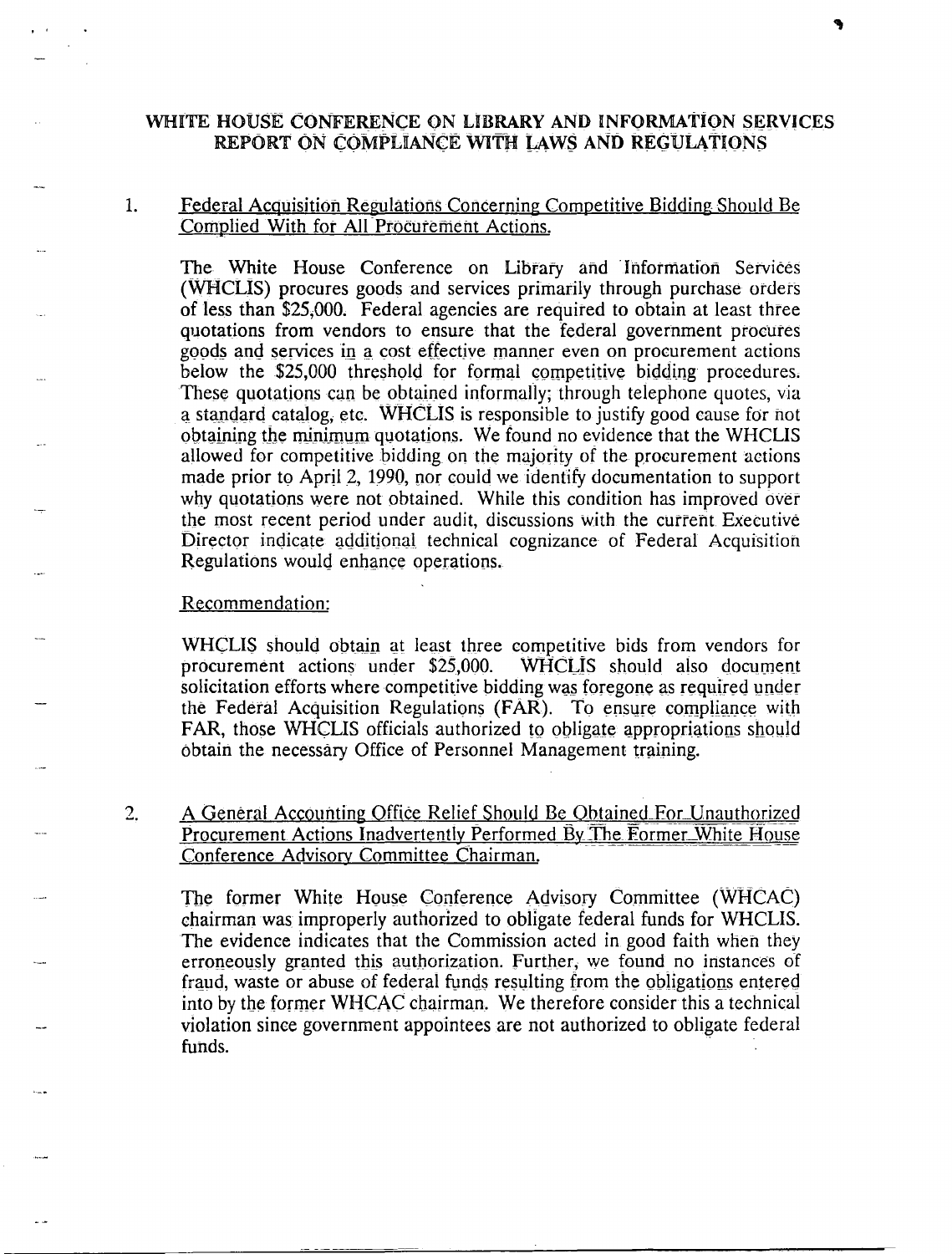#### Recommendation:

The WHCLIS should obtain the relief of the General Accounting Office in accordance with Chapter 8, Settlement of Accounts and Relief of Accountable Officers, of Title 7, Fiscal Guidance of *GA O's Policy and Procedures Manual for Guidance of Federal Agencies* for those obligations entered into on behalf of the WHCLIS by the former WHCAC chairman.

3. The White House Conference on Library and Information Services Should Be Reimbursed For Equipment That Is Not Being Used Solely For Conference Purposes.

We noted that WHCLIS funds were used to purchase equipment that is currently being used by the National Commission on Libraries and Information Science (NCLIS). The equipment was purchased prior to the arrival of the current Executive Director who has since initiated efforts to establish proprietary control over the equipment in question. We were unable to determine whether this equipment is being used solely for WHCLIS purposes. WHCLIS funds are "no year" funds established specifically for the conduct of the conference. Their use for any other purpose exposes NCLIS to charges that it is illegally supplementing its annual \$750,000 appropriation. The purchase of equipment that is being used by the NCLIS represents such an exposure. It should be noted that according to Public Law 100-382, materials and equipment acquired by WHCLIS shall revert to the NCLIS after the close of the conference.

#### Recommendation

The WHCLIS should be reimbursed for any equipment that is not being used solely for the furtherance of the conference. Alternatively, the equipment should be returned to the WHCLIS. Further, any other goods or services obtained through WHCLIS funds should be scrutinized by appropriate management to ensure that it will be used accordingly. Finally, a capital asset group of accounts should be established to permit the accounting records to facilitate adequate management control.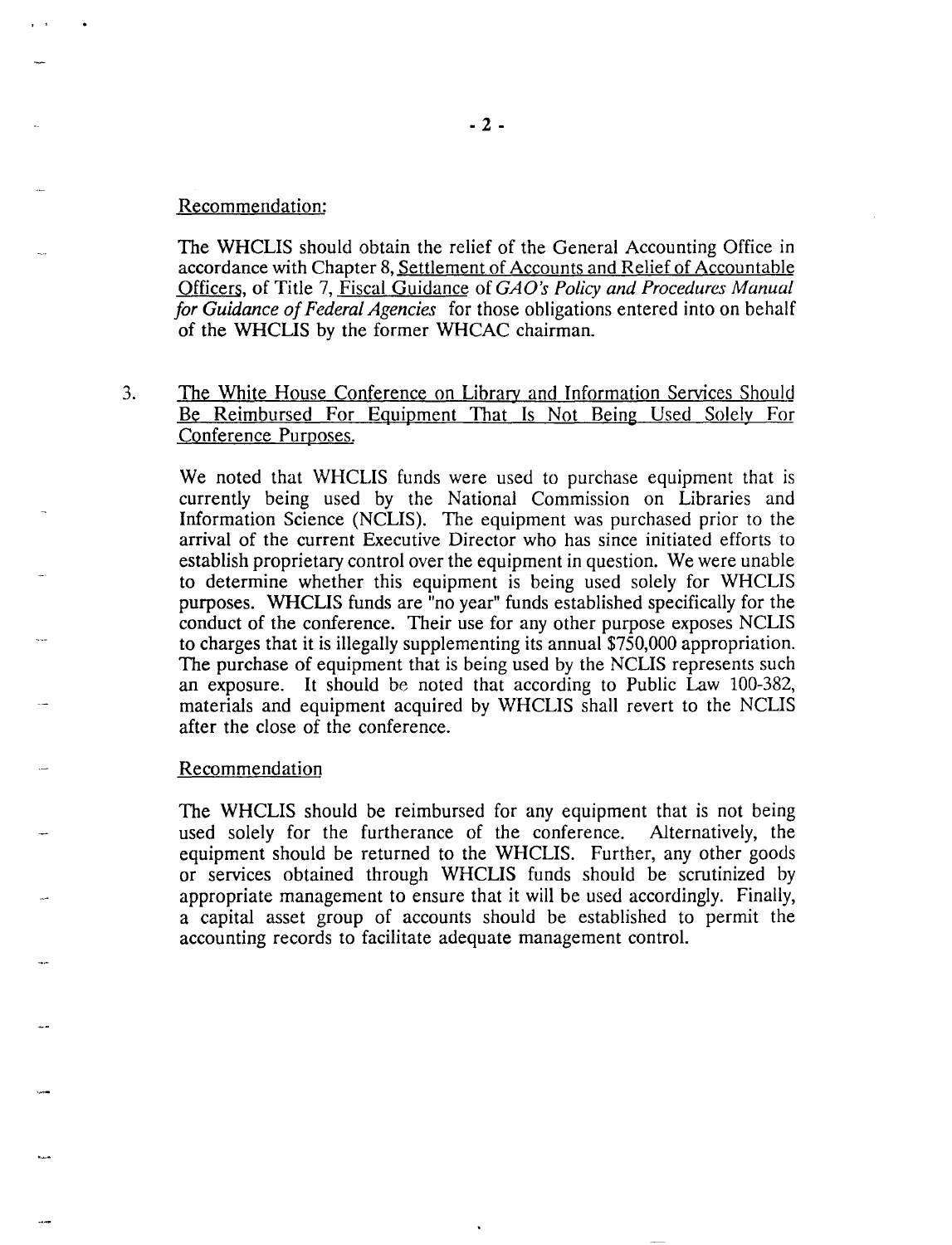Office of Government Services 1801 K Street, N.W. Washington, DC 20006

# **Price Waterhouse**



June 22, 1990

Charles E. Reid, Chairman U.S. National Commission on Libraries and Information Science 1111 18th Street, N.W. Washington, D.C. 20036

#### Report on the Internal Control Structure

We have audited the financial statements of the White House Conference on Library and Information Services for the fiscal year ended September 30, 1989, and for the periods October 1, 1989 through April 1, 1990 and April 2, 1990 through May 15, 1990, and have issued our report thereon dated June 22, 1990.

We conducted our audits in accordance with generally accepted auditing standards and Government Auditing Standards, issued by the Comptroller General of the United States. Those standards require that we plan and perform the audits to obtain reasonable assurance about whether the financial statements are free from material misstatement.

In planning and performing our audits of the financial statements of the White House Conference on Library and Information Services for the fiscal year ended September 30, 1989, and for the periods October 1, 1989 through April 1, 1990 and April 2, 1990 through May 15, 1990, we considered its internal control structure in order to determine our auditing procedures for the purpose of expressing our opinion on the financial statements and not to provide assurance on the internal control structure.

The management of the White House Conference on Library and Information Services is responsible for establishing and maintaining an internal control structure. In fulfilling this responsibility, estimates and judgments by management are required to assess the expected benefits and related costs of internal control structure policies and procedures. The objectives of an internal control structure are to provide management with reasonable, but not absolute assurance that assets are safeguarded against loss from unauthorized use or disposition, and that transactions are executed in accordance with management's authorization and recorded properly to permit the preparation of financial statements in accordance with generally accepted accounting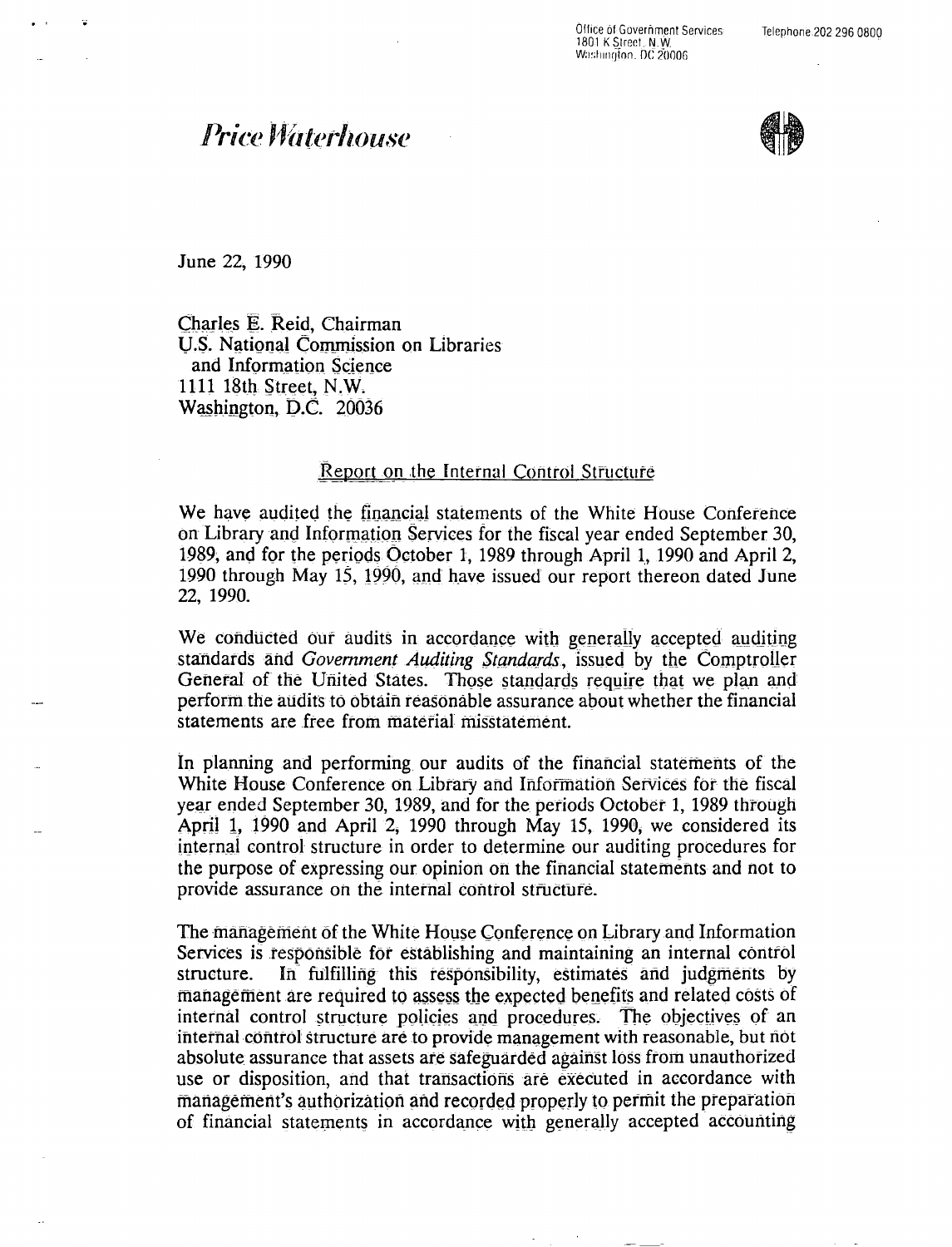June 22, 1990 Charles E. Reid. Chairman U.S. National Commission on Libraries and Information Science Page 2



principles. Because of the inherent limitations in any internal control structure, errors or irregularities may nevertheless occur and not be detected. Also, projection of any evaluation of the structure to future periods is subject. to the risk that procedures may become inadequate because of changes in conditions or that the effectiveness of the design and operation of policies and procedures may deteriorate.

For purposes of this report, we have classified all significant internal control policies in one category. We obtained an understanding of the design of relevant policies and procedures and whether they have been placed in operation, and we assessed control risk.

We noted certain matters involving the internal control structure and its operation that we consider to be reportable conditions under standards established by the American Institute of Certified Public Accountants and have reported these matters herein. Reportable conditions involve matters that, in our judgement, could adversely affect the entity's ability to record, process, summarize, and report financial data consistent with the assertions of management in the financial statements.

A material weakness is a reportable condition in which the design or operation of the specific internal control structure elements does not reduce to a relatively low level the risk that errors or irregularities in amounts that would be material to the financial statements being audited may occur and not be detected within a timely period by employees in the normal course of performing their assigned functions.

Our consideration of the internal control structure would not necessarily disclose all matters in the internal control structure that might be reportable conditions and, accordingly, would not disclose all reportable conditions that are also considered to be material weaknesses as defined above. However, we believe none of the reportable conditions described herein is a material weakness.

This report is intended for the information of the Commission and management. This restriction is not intended to limit the distribution of this report, which is a matter of public record.

Price Waterhouse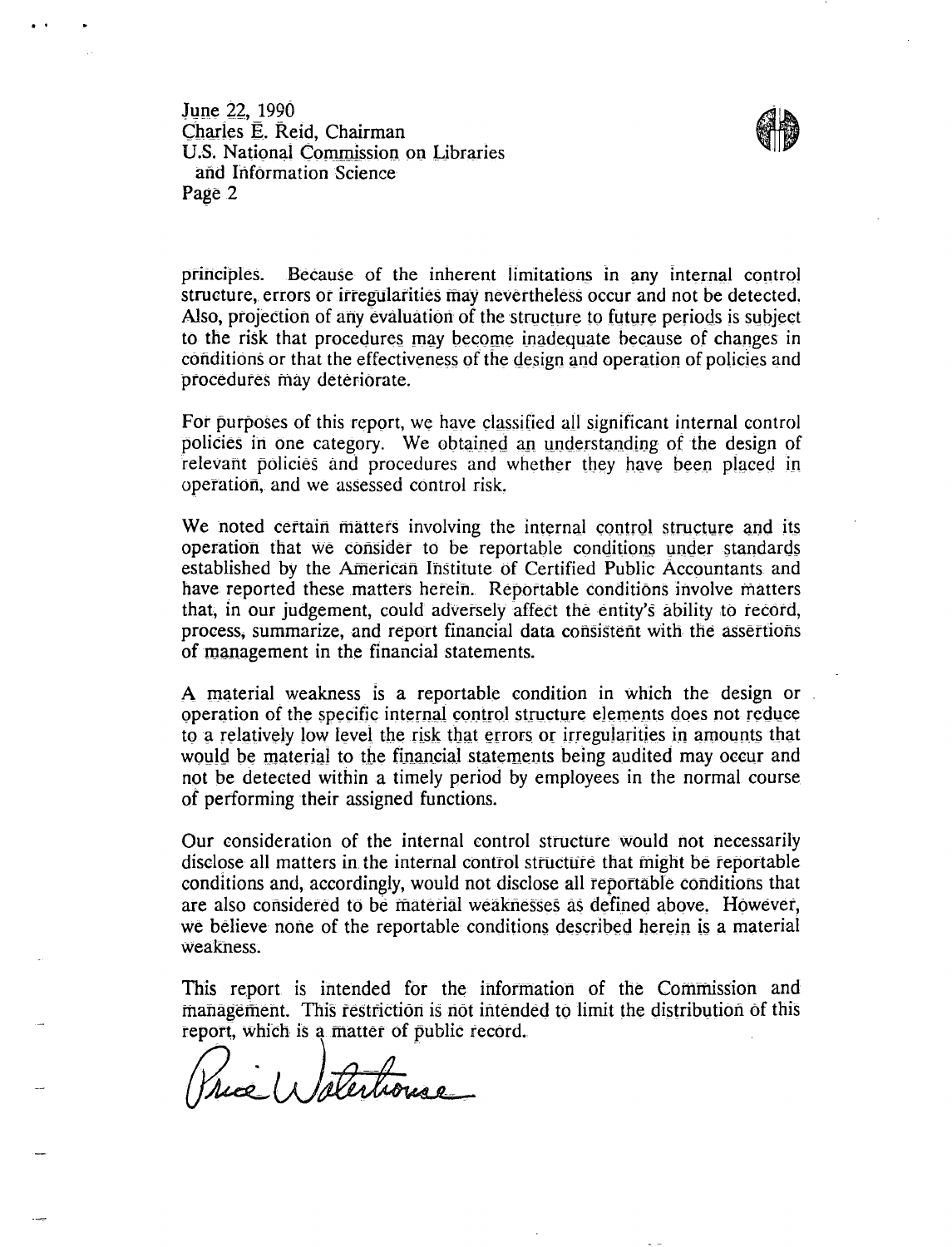### WHITE HOUSE CONFERENCE ON LIBRARY AND INFORMATION SERVICES INTERNAL CONTROL REPORT

### 1. Obligations Should Be Recorded Promptly And Payment Vouchers Should Be Compared To Unexpended Obligations Prior To Payment.

We noted several instances where payment vouchers were submitted for payment prior to an obligation of funds being established in the accounting system. The accounting system at the Department of Education permits the processing of payment vouchers even though funds have not been obligated. The system reports these occurrences in an error listing for subsequent correction by management. The occurrences of unobligated expenditures has resulted primarily from the use of temporary staff who did not know how to obligate funds in the accounting system based upon authorized purchase orders. Funds should be obligated prior to the processing and submitting of payment vouchers. This process is required to prevent violation of the anti-deficiency act, i.e., to prevent the over expending of federal funds, and to ensure the recording of the obligations in the correct accounting period.

#### Recommendation

The White House Conference on Library and Information Services (WHCLIS) Executive Director should ensure that obligations are entered promptly upon the preparation of purchase orders and that payment vouchers are matched to unexpended obligations in order to prevent the over-expending of funds and to properly record obligations in the correct accounting pefiod.

#### 2. The Error File Should Be Corrected Jn A Timely\_Manner.

We noted that the WHCLIS had substantial transactions suspended in the error file for extended periods. Transactions that fail the Department of Education edits during either obligation or payment processing *must* be corrected and resubmitted in the accounting period that they are initially reported if the Commission is to receive accurate financial data.

#### **Recommendation**

The WHCLIS Executive Director should review the error file report each month and ensure that errors are promptly corrected in a timely manner. In those instances where error correction cannot be completed by the reporting deadline, management information reports should be corrected as appropriate